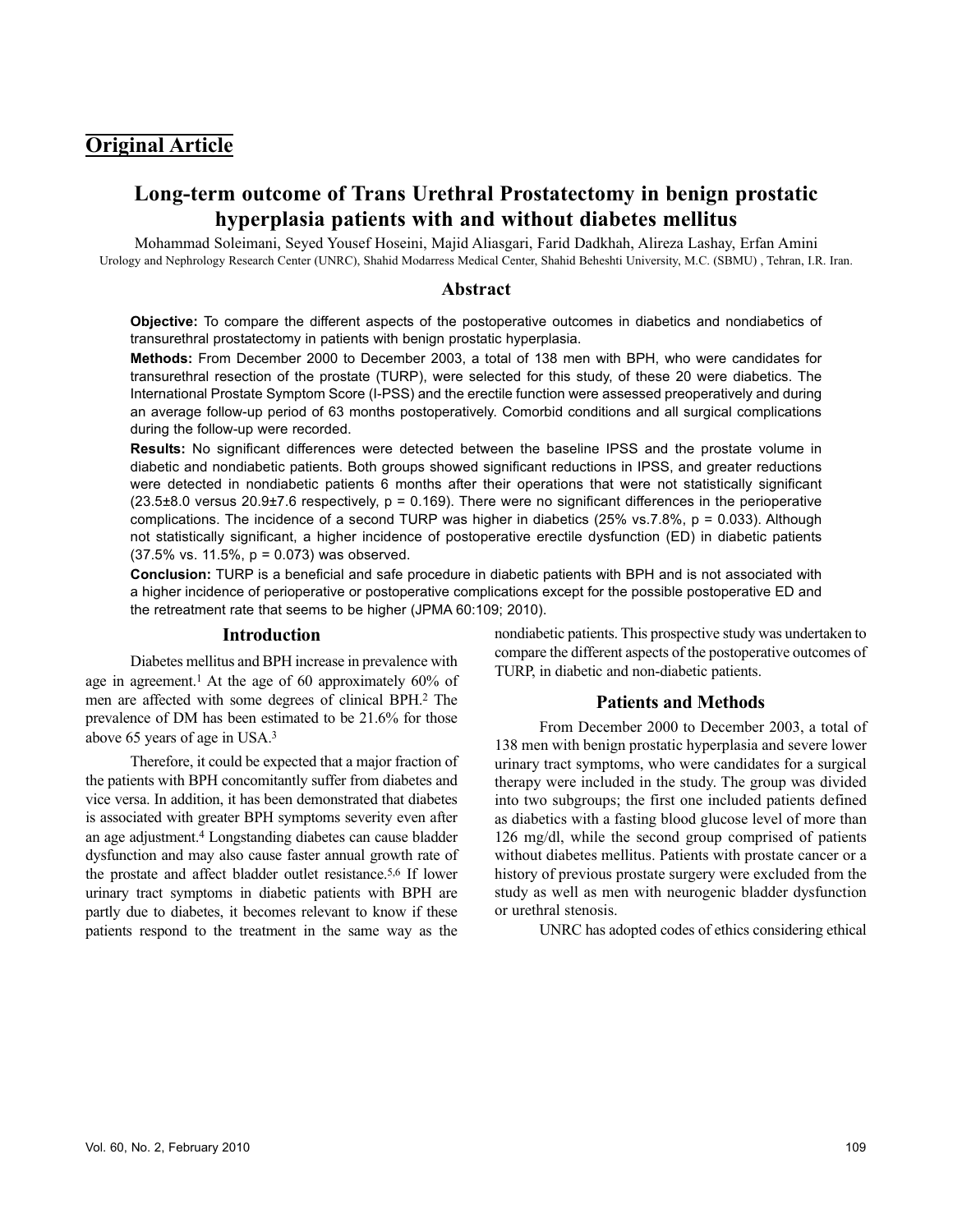issues on human experimentations. All patients completed the informed consent prior to investigations.

At the first examination, a complete medical history was elicited by a standardized interview. All patients were evaluated by a cardiologist in order to determine the preoperative cardiac risk using American Heart Association guidelines.<sup>7</sup> Urodynamic testing was performed to exclude incompatible patients if indicated. Other data including sonographically determined prostate volume, operative time, transfusion rate, length of admission, postoperative outcomes, and complications were compared between the diabetic and the nondiabetic patients.

Using the abridged 5-item version of the International Index of Erectile Function (IIEF-5) as a diagnostic tool for evaluating the erectile dysfunction, the patients were classified into two categories based on the scores: moderate to severe erectile dysfunction (IIEF-5 score 5 to 16) and mild or no erectile dysfunction (IIEF-5 score 17 to 25). Lower urinary tract symptoms were evaluated using the International Prostatic Symptom Score (IPSS), also the quality of life according to the urinary symptoms. IPSS, the quality of life in line with the urinary symptoms, and the erectile function were assessed during the follow-up period and were compared in the early and late postoperative follow-ups. Data collected 6 months after the surgery, were considered as the "early" postoperative outcome, and the patient's condition at the latest visit (the end of followup) as the "late" postoperative outcome. (The duration of the follow-up period was up to 80 months with a mean duration of  $63 \pm 27.7$  months). In addition, during the follow-up period, patients suffering from moderate to severe urinary postoperative symptoms were evaluated for urethral stenosis, bladder neck contracture or regrowth of prostatic adenoma.

All collected data were analyzed using SPSS for windows version 12 (SPSS Inc, Chicago, IL)

### **Results**

A total of 138 Subjects were included in this study during the specified period,  $20(14.5%)$  of them were diabetics aged between 52 and 85 years old with the mean age of  $70.3 \pm 6.6$ .

Except for the higher prevalence of hypertension and the erectile dysfunction in diabetic patients, no significant differences were noted in the preoperative data including age, sonografically determined prostatic volume, renal function and cardiac risk between the two groups. No significant differences were noted between the two groups with respect to the perioperative data such as the operative time, transfusion rates and perioperative complications including myocardial infarction, gastrointestinal bleeding, wound infection, acute tubular necrosis and the length of admission. Perioperative mortality occurred only in one nondiabetic patient. The

baseline and perioperative characteristics of these groups have been compared in Table-1.

The improvement in both groups was statistically significant for the IPSS at the early and the late follow-ups against the baseline values ( $P < 0.05$ ). The mean  $\pm$  SD IPSS decreased from  $27.0 \pm 6.6$  to  $6.0 \pm 2.7$  and  $10.3 \pm 7.4$  after the surgery in diabetic patients, and from 27.9±6.6 to 4.4±5.6 and  $6.5\pm7.7$  in nondiabetic patients, at early and late follow-ups after surgery, respectively.

Although statistically insignificant, a greater reduction of IPSS was detected in nondiabetics compared with diabetics six months after the surgery  $(23.5\pm8.0$  versus  $20.9\pm7.6$ respectively,  $p = 0.169$ ).

The mean IPSS values and the quality of life in relation to the urinary symptoms six months after the operation, and on the last follow-up in both groups are presented in the Table-2.

The incidence of the postoperative ED was evaluated among the patients with pre-operative normal erectile functions. Of the diabetics 37.5% and 11.5% of nondiabetics with mild or no preoperative erectile dysfunction were found to have moderate to severe ED six months after the surgery; accordingly. Furthermore, the incidence of the postoperative ED was higher but not statistically significant in the diabetics ( $p = 0.073$ ).

Among the 20 diabetics treated by TURP, 5 patients (25.0%) required a second TURP during their follow-ups, while a reTURP was performed for 9 (7.8%) of 107 non-

**Table-1: The baseline and the perioperative data of the patients with and without coincidental diabetes.**

|                                    | <b>Non-Diabetics</b> | <b>Diabetics</b> | <b>P-Value</b> |
|------------------------------------|----------------------|------------------|----------------|
|                                    |                      |                  |                |
| Age $(yr)$                         | $69.9 \pm 6.8$       | $72.1 \pm 4.1$   | 0.178          |
| Prostate volume(ml)                | $47.1 \pm 13.6$      | $47.7 \pm 15.5$  | 0.871          |
| Baseline IPSS*                     | $27.9 \pm 6.6$       | $26.9\pm 6.6$    | 0.551          |
| Prevalence of hypertension         | 18.6%                | $40.0\%$         | < 0.037        |
| Prevalence of preoperative ED+     | 18.6%                | $60.0\%$         | < 0.0001       |
| Mean operative time (min)          | $45.6 \pm 14.0$      | $40.5 \pm 18.5$  | 0.156          |
| Transfusion rate                   |                      |                  |                |
| (number of packed cells)           | $0.085 \pm 0.33$     | $0.2 \pm 0.6$    | 0.220          |
| The Mean length of admission (day) | $2.6 \pm 0.9$        | $3.0 \pm 0.9$    | 0.068          |

\*IPSS: International Prostatic Symptom Score +ED: Erectile Dysfunction.

#### **Table-2: A comparison between the early and the late postoperative outcomes in both the diabetics and the nondiabetics during their follow-ups.**

|                              | <b>Non-Diabetics</b>   | <b>Diabetics</b>      | P-Value |  |
|------------------------------|------------------------|-----------------------|---------|--|
|                              |                        |                       |         |  |
| IPSS at 6m follow up         | $4.4\pm5.6$ (n=117)    | $6.0\pm2.7(n=20)$     | 0.211   |  |
| $OOL*$ at 6m follow up       | $0.55 \pm 1.3$ (n=117) | $0.6 \pm 0.9(n=20)$   | 0.829   |  |
| IPSS at the latest follow up | $6.5 \pm 7.7$ (n=89)   | $10.3 \pm 7.4$ (n=18) | 0.06    |  |
| OOL at the latest follow up  | $1.1\pm2.2$ (n=89)     | $2.4\pm2.4$ (n=18)    | 0.027   |  |
|                              |                        |                       |         |  |

QOL\*: Quality Of Life.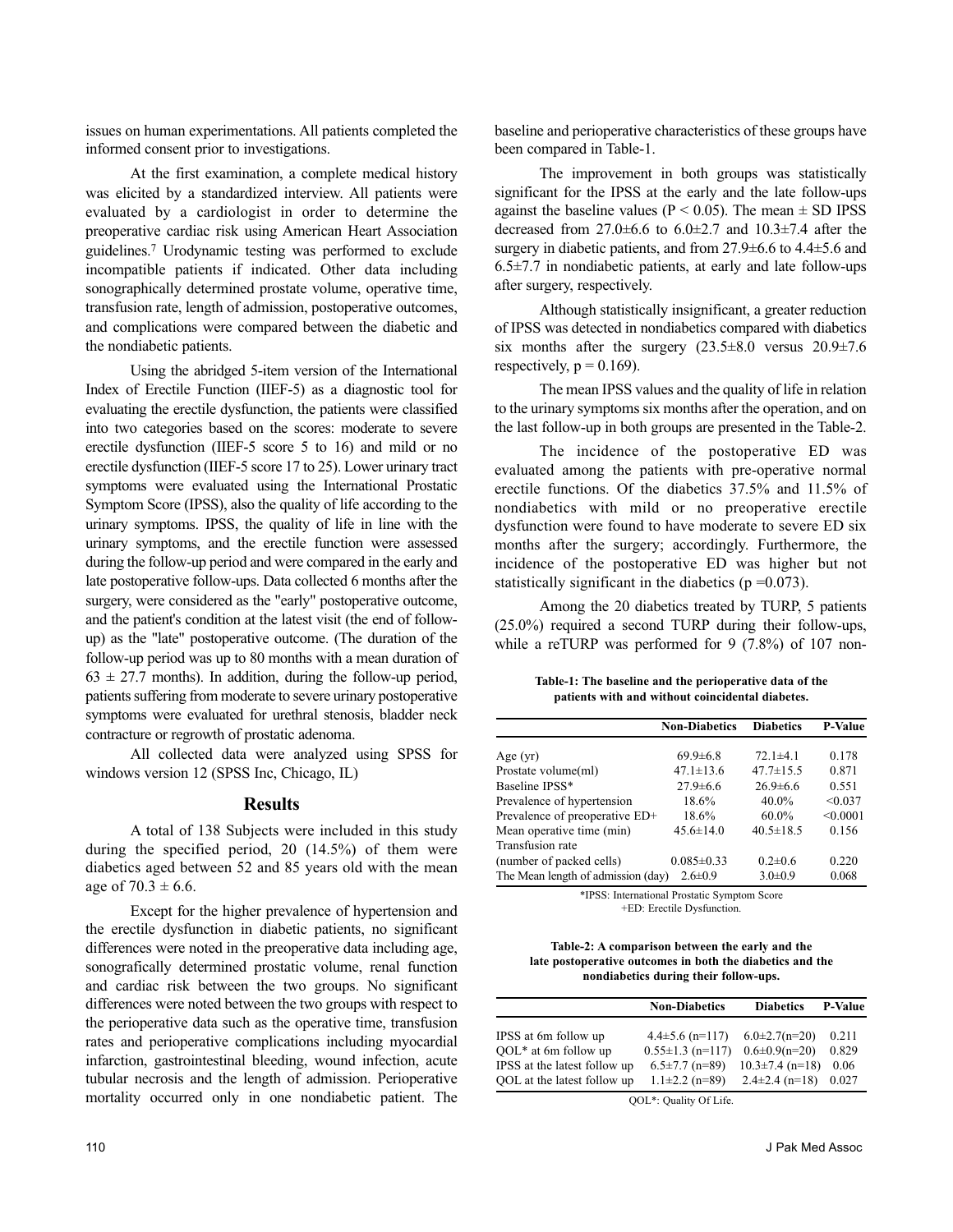diabetics treated by TURP ( $P = 0.033$ ). In addition to the higher incidence of reTURP in diabetics, a shorter interval between the two operations was noted in the diabetic group  $(31.4\pm10.1\text{m} \text{ vs. } 50.1\pm12.9, \text{ p=0.029}).$  The mean  $\pm$  SD IPSS decreased from 24.2±9.2 to 4.2±1.6 after surgery in 9 nondiabetics (P < 0.0001) and from 21.4 $\pm$ 2.2 to 5.6 $\pm$ 0.5 in 5 diabetic cases  $(P < 0.0001)$  who required a second TURP.

### **Discussion**

A possible relationship between diabetes and BPH has been discussed in different studies but it is unclear if diabetes might affect the therapeutic benefits of the surgery in BPH patients. Therefore, we conducted a prospective study with long term follow up to compare the different aspects of postoperative outcomes and complications in the diabetics and nondiabetics.

The prevalence of diabetes in BPH patients who are candidates for surgery varies from 5% to 17% in different studies,  $8,9$  and it was 14.5% in our study.

It has been reported that diabetics have significantly greater BPH severity of symptoms when compared with the healthy controls<sup>4</sup> and demonstrate a significantly faster annual prostatic growth rate.<sup>5</sup> This association between diabetes and the severity of the BPH symptoms could be explained by various mechanisms. Longstanding diabetes can cause bladder dysfunction, which involves an autonomic neuropathy leading to functional parasympathetic and possibly sympathetic denervations of the detrusor.<sup>10,11</sup> Atherosclerosisinduced ischaemia may affect detrusor function and result in fibrosis, smooth muscle atrophy and bladder noncompliance.<sup>12</sup> Diabetes can affect dynamic and static components of the bladder by impairing detrusor function and increasing the prostatic growth rates, respectively. 13,16 Diabetes and hyperinsulinaemia result in reduced NOS/NO in the prostate and bladder, leading to muscle cell proliferation and structural changes in the prostate and simultaneous increased contraction which affects outlet resistance and bladder compliance.<sup>17</sup>

Despite this association, we were unable to show any differences in the baseline IPSS, comparing the diabetics and the nondiabetics. A possible explanation could arise from the fact that in our study, all patients were subjected to surgery and severe lower urinary tract symptoms were recorded in the majority of patients including the diabetics and nondiabetics. Other studies that have shown a relationship between diabetes and the severity of symptoms in BPH which comprised of patients with mild to severe urinary symptoms. In addition, no differences were detected in the mean prostate volume of the diabetics and the nondiabetics in this study. According to different studies, higher prostatic growth rate in diabetic patients may be related to the long-term exposure of the prostate stroma to the increased growth factor levels as a result of chronic hypoxia.13,14 Some studies though indicating a decreased perfusion of the transitional zone of the prostate have proved no differences in the mean prostate volume between diabetic and nondiabetic BPH patients.<sup>15</sup> Berger et al have shown a greater volume of the prostate in diabetics, however, in their study the average age of the diabetics was approximately 20 years higher than those of the nondiabetics and the difference between the mean prostate volumes may be age-related.<sup>16</sup>

In support of this claim, Bruke et al. showed diabetes was not significantly associated with the annual percentage of changes in the prostate volume or the serum PSA level in a group of 2115 white men aged 40 to 79 years, however, a significant association was observed between the progression of the symptom severity and the decline in Qmax over the time.<sup>6</sup> Therefore, these data suggest that the presence of diabetes may be less directly linked with the prostate growth and more closely related to the dynamic components of the lower urinary tract function.

In this study patients were selected for surgery according to their urinary symptoms and urodynamic study was not performed routinely in all diabetic patients. Although urinary symptoms of diabetic neuropathy are similar to those of BPH and we did not confirm the presence of obstruction by pressure flow study, considerable decline in IPSS after surgery in our diabetic patients shows that a significant obstructive component was present and they were appropriately selected for surgery therefore the beneficial outcomes of surgery in these patients was not affected by detrusor dysfunction due to the longstanding diabetes.

Despite the more frequent occurrence of the perioperative complications in most of the surgical interventions in diabetics,<sup>18</sup> Ibrahim et al revealed no higher coinciding mortality or morbidity in diabetics except for the postoperative bacteriuria which was more frequent in diabetics.<sup>19</sup> In our study, the incidence of the perioperative complications was not higher among the diabetics.

According to the previous studies, the chance of undergoing a second procedure has been reported ranging from  $0.5\%$  to  $7\%$  and  $2.8\%$  to  $16.8\%$  for an open prostatectomy and TURP, respectively.20-22 We noticed a higher retreatment rate in those diabetic patients who underwent TURP in our study  $(25\% \text{ vs. } 7.8\%, \text{ p} = 0.033)$ . A possible explanation for this higher incidence of reTURP in diabetics may be the faster growth rate of the prostate in such patients because of the tissue hypoxaemia. In addition, an impaired detrusor function in diabetics results in a lower maximum flow rate for any given level of the bladder outlet resistance, and therefore, the residual adenoma after TURP may cause more prominent symptoms leading to higher retreatment rates. The incidence of ED after TURP for BPH is